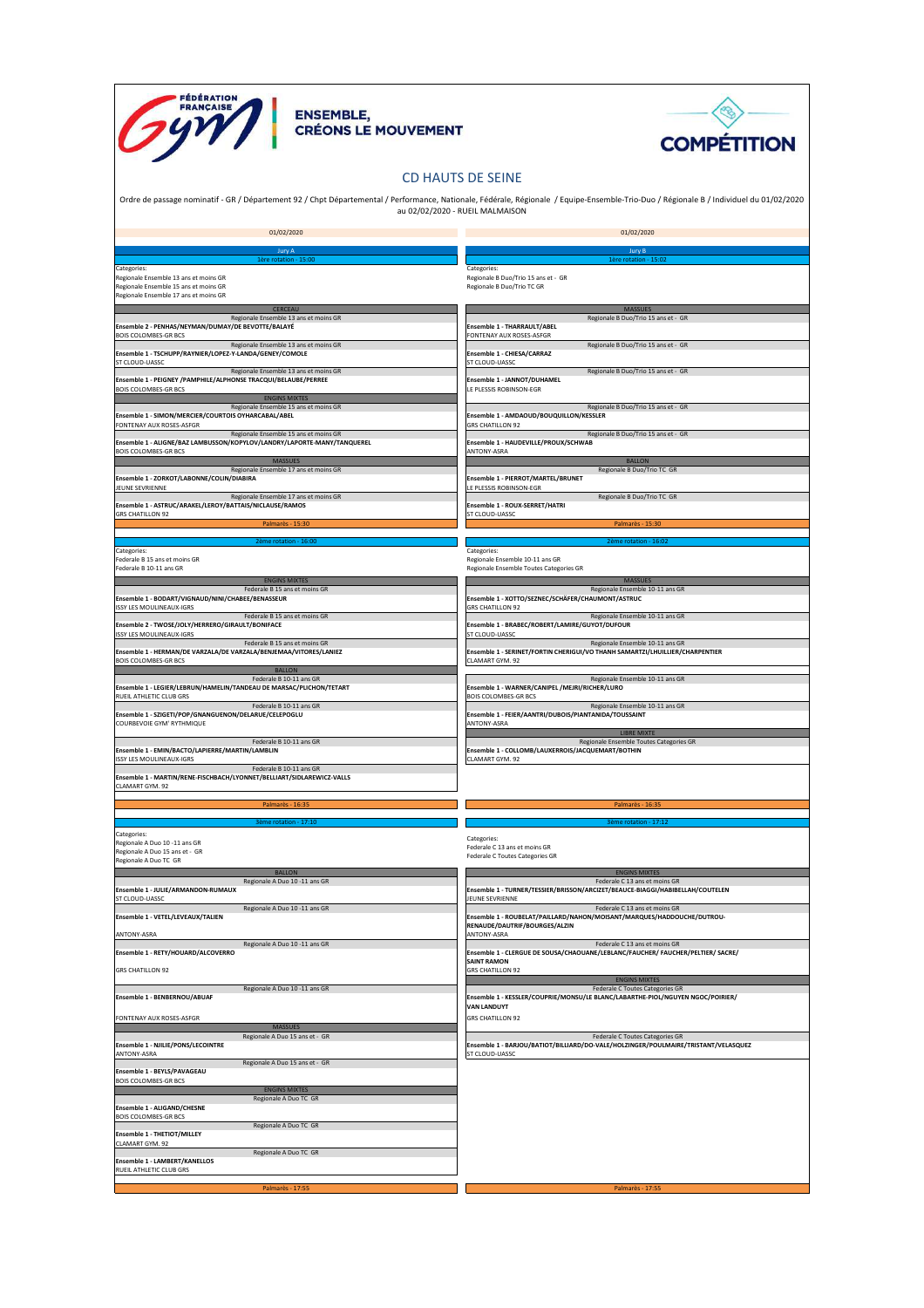| 4ème rotation - 18:30              | 4ème rotation - 18:32                |
|------------------------------------|--------------------------------------|
| Categories:                        | Categories:                          |
| Regional B Individuel 12-13 ans GR | Regional B Individuel 10-11 ans GR   |
| Regional B Individuel 16-17 ans GR | Regional B Individuel 18 ans et + GR |
| <b>BALLON</b>                      | CERCEAU                              |
| Regional B Individuel 12-13 ans GR | Regional B Individuel 10-11 ans GR   |
| <b>Laurence ROUBINET</b>           | <b>Milalou DE PUGA FERNANDES</b>     |
| ANTONY-ASRA                        | CLAMART GYM, 92                      |
| Regional B Individuel 12-13 ans GR | Regional B Individuel 10-11 ans GR   |
| <b>Mylene PERRET</b>               | <b>Héloïse ARCIZET</b>               |
| CLAMART GYM, 92                    | <b>IFUNE SEVRIENNE</b>               |
| Regional B Individuel 12-13 ans GR | Regional B Individuel 10-11 ans GR   |
| <b>Sarah EGARNES</b>               | <b>Fanny CAUNEAU</b>                 |
| FONTENAY AUX ROSES-ASFGR           | CLAMART GYM, 92                      |
|                                    | <b>LIBRE</b>                         |
| Regional B Individuel 12-13 ans GR | Regional B Individuel 18 ans et + GR |
| <b>Norah DUNLOP</b>                | <b>Alizee GUERIN--CHAUBARD</b>       |
| LE PLESSIS ROBINSON-EGR            | ST CLOUD-UASSC                       |
| Regional B Individuel 12-13 ans GR | Regional B Individuel 18 ans et + GR |
| <b>Amandine DOS SANTOS</b>         | Lviana JHONSIN                       |
| CLAMART GYM, 92                    | LE PLESSIS ROBINSON-EGR              |
| Regional B Individuel 12-13 ans GR | Regional B Individuel 18 ans et + GR |
| <b>Suzanne COLLET</b>              | <b>Camille SIVELLE</b>               |
| CLAMART GYM, 92                    | LE PLESSIS ROBINSON-EGR              |
| Regional B Individuel 12-13 ans GR | Regional B Individuel 18 ans et + GR |
| <b>Soline BALLOY</b>               | <b>Chloé BATIOT</b>                  |
| CLAMART GYM, 92                    | ST CLOUD-UASSC                       |
| LIBRE                              |                                      |
| Regional B Individuel 16-17 ans GR |                                      |
| <b>Ines TRISTANT</b>               |                                      |
| ST CLOUD-UASSC                     |                                      |
|                                    |                                      |
| Palmarès - 19:05                   | Palmarès - 19:05                     |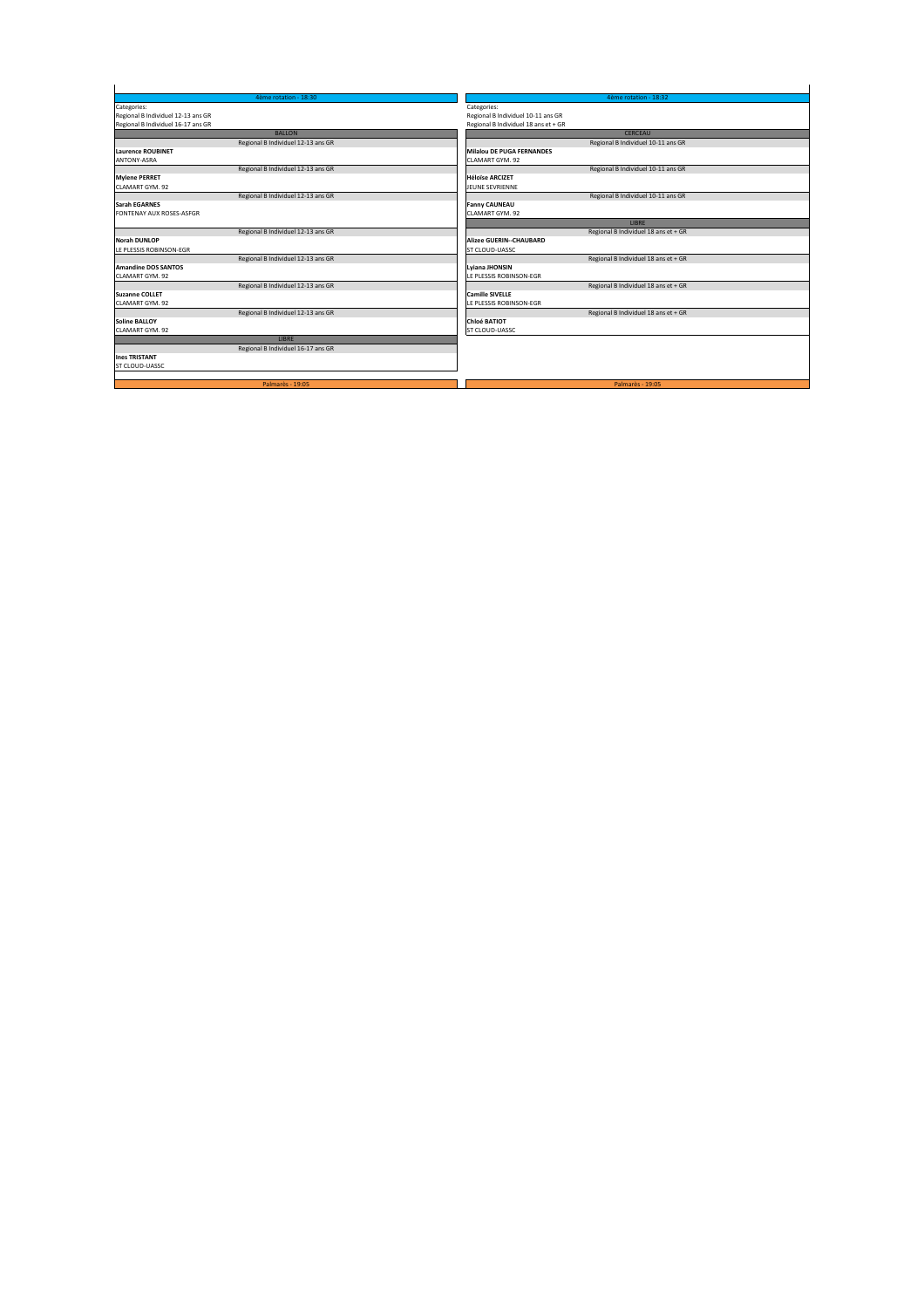





## CD HAUTS DE SEINE

|                                                             | Ordre de passage nominatif - GR / Département 92 / Chpt Départemental / Performance, Nationale, Fédérale, Régionale / Equipe-Ensemble-Trio-Duo/ Régionale B / Individuel du 01/02/2020 au 02/02/2020 - RUEIL<br>MALMAISON |
|-------------------------------------------------------------|---------------------------------------------------------------------------------------------------------------------------------------------------------------------------------------------------------------------------|
| 02/02/2020                                                  | 02/02/2020                                                                                                                                                                                                                |
|                                                             |                                                                                                                                                                                                                           |
| Jury A                                                      | Jury B                                                                                                                                                                                                                    |
| Categories: Happy Gym Loisirs<br>Passage sur 1/4 praticable | Categories: Happy Gym Loisirs<br>Passage sur 1/4 praticable                                                                                                                                                               |
| AU CHOIX<br>2013                                            | AU CHOIX<br>2013                                                                                                                                                                                                          |
| <b>Flavia BLAJUTI</b><br>CLAMART GYM. 92                    | <b>Rachel FABIS</b><br>CLAMART GYM. 92                                                                                                                                                                                    |
| Malloë CHABANOL<br>CLAMART GYM. 92                          | Gaëtane JENART<br>CLAMART GYM. 92                                                                                                                                                                                         |
| 2012/2011                                                   | 2012/2011                                                                                                                                                                                                                 |
| MIRACULEUX Mélina (2012)<br>LE PLESSIS ROBINSON-EGR         | <b>ANDREADIS Mélissa (2012)</b><br>LE PLESSIS ROBINSON-EGR                                                                                                                                                                |
| <b>BASSET Charline (2011)</b><br>LE PLESSIS ROBINSON-EGR    | <b>BUENOSTRO Emma (2011)</b><br>LE PLESSIS ROBINSON-EGR                                                                                                                                                                   |
| 2012/2011                                                   | 2012/2011                                                                                                                                                                                                                 |
| <b>FRAPPIER Iris (2012)</b><br><b>BOIS COLOMBES-GR BCS</b>  | <b>OBERKAMPF Alice (2012)</b><br><b>BOIS COLOMBES-GR BCS</b>                                                                                                                                                              |
| VITORES Clémence (2011)<br><b>BOIS COLOMBES-GR BCS</b>      | <b>VITORES Louise (2011)</b><br><b>BOIS COLOMBES-GR BCS</b>                                                                                                                                                               |
| 2012                                                        | 2012                                                                                                                                                                                                                      |
| <b>CHAREYRE Joanne</b>                                      | <b>HETTEMA Ava</b>                                                                                                                                                                                                        |
| CLAMART GYM. 92<br><b>ERNST Léonie</b>                      | CLAMART GYM. 92                                                                                                                                                                                                           |
| CLAMART GYM. 92                                             |                                                                                                                                                                                                                           |
| 2011<br><b>Inès LUCAS</b>                                   | 2011<br><b>INGOLO BILALI Ilyana</b>                                                                                                                                                                                       |
| RUEIL ATHLETIC CLUB GRS                                     | RUEIL ATHLETIC CLUB GRS                                                                                                                                                                                                   |
| 2010<br>IDRISSI KHAMLICHI Lina (2011)                       | 2010<br>PEUGNY Suzanne (2011)                                                                                                                                                                                             |
| CLAMART GYM. 92<br><b>RABOUDI</b>                           | CLAMART GYM. 92                                                                                                                                                                                                           |
| CLAMART GYM. 92                                             |                                                                                                                                                                                                                           |
| 2010<br><b>DUGARDIN Soline</b>                              | 2010<br><b>HETIER LAFONT Bonnie</b>                                                                                                                                                                                       |
| <b>BOIS COLOMBES-GR BCS</b><br><b>FRENAL Maélys</b>         | <b>BOIS COLOMBES-GR BCS</b><br><b>HADJ KACEM Mounia</b>                                                                                                                                                                   |
| <b>BOIS COLOMBES-GR BCS</b>                                 | <b>BOIS COLOMBES-GR BCS</b>                                                                                                                                                                                               |
| 2010/2011                                                   | 2010/2011                                                                                                                                                                                                                 |
| <b>Fanny VAISSIERE</b><br>CLAMART GYM. 92                   | <b>AGRON Victoire (2011)</b><br>CLAMART GYM. 92                                                                                                                                                                           |
| BELLO Lily (2011)<br>CLAMART GYM. 92                        | RABANY Lina (2010)<br>CLAMART GYM. 92                                                                                                                                                                                     |
| 2010                                                        | 2010                                                                                                                                                                                                                      |
| <b>STYNKA Camélia Maria</b><br>CLAMART GYM. 92              | <b>PRUVOST Malory</b><br>CLAMART GYM. 92                                                                                                                                                                                  |
| 2009/2010                                                   | 2009/2010                                                                                                                                                                                                                 |
| DESBONNES Amanda (2009)<br>LE PLESSIS ROBINSON-EGR          | LE GUEN Lily (2009)<br>LE PLESSIS ROBINSON-EGR                                                                                                                                                                            |
| MAZURE-PEZIVIN Julie (2010)<br>LE PLESSIS ROBINSON-EGR      | <b>BUENOSTRO Laura (2010)</b><br>LE PLESSIS ROBINSON-EGR                                                                                                                                                                  |
| 2010                                                        | 2010                                                                                                                                                                                                                      |
| <b>MASSON Anouk</b><br>BOIS COLOMBES-GR BCS                 | <b>ROUSSEAU Capucine</b><br><b>BOIS COLOMBES-GR BCS</b>                                                                                                                                                                   |
| 2010                                                        | 2010                                                                                                                                                                                                                      |
| <b>GRANDMOUGIN SILVA Luna</b>                               | <b>M'HAMED Elisa</b><br>CLAMART GYM. 92                                                                                                                                                                                   |
| CLAMART GYM. 92<br><b>MARTINEZ--GREFFE Mathilde</b>         | <b>MOURDI Manel</b>                                                                                                                                                                                                       |
| CLAMART GYM. 92                                             | CLAMART GYM. 92                                                                                                                                                                                                           |
| 2008<br><b>PRIMARD Eléonore</b>                             | 2008                                                                                                                                                                                                                      |
| <b>BOIS COLOMBES-GR BCS</b><br><b>BATHEAS MOLLOMB Dalia</b> | LUCAS-PEJOUX Luna                                                                                                                                                                                                         |
| <b>BOIS COLOMBES-GR BCS</b>                                 | <b>BOIS COLOMBES-GR BCS</b>                                                                                                                                                                                               |
| 2008<br>KOUANDJO Okané                                      |                                                                                                                                                                                                                           |
| CLAMART GYM. 92                                             |                                                                                                                                                                                                                           |
| 2006<br><b>AUFFRET Camille</b>                              | 2006<br><b>MOUCHET Zoélie</b>                                                                                                                                                                                             |
| RUEIL ATHLETIC CLUB GRS                                     | RUEIL ATHLETIC CLUB GRS                                                                                                                                                                                                   |
| 2007<br><b>BENAYADA-LE MAREC Hanna</b>                      | 2007<br><b>DUPONT Coline</b>                                                                                                                                                                                              |
| <b>BOIS COLOMBES-GR BCS</b>                                 | BOIS COLOMBES-GR BCS                                                                                                                                                                                                      |
| <b>DUBOIS Mélody</b><br><b>BOIS COLOMBES-GR BCS</b>         |                                                                                                                                                                                                                           |
| 2006                                                        | 2006                                                                                                                                                                                                                      |
| DE CHERISEY Joséphine<br><b>BOIS COLOMBES-GR BCS</b>        |                                                                                                                                                                                                                           |
| <b>JAMAL Christia</b><br><b>BOIS COLOMBES-GR BCS</b>        | <b>MIRAKOFF Sacha</b><br><b>BOIS COLOMBES-GR BCS</b>                                                                                                                                                                      |
| ENSEMBLE 10-11 ans                                          |                                                                                                                                                                                                                           |
| Ensemble 1                                                  |                                                                                                                                                                                                                           |
| <b>GRS CHATILLON 92</b><br>ENSEMBLE 10-11 ans               |                                                                                                                                                                                                                           |
| Ensemble 1<br>COURBEVOIE GYM' RYTHMIQUE                     |                                                                                                                                                                                                                           |
| ENSEMBLE 10-11 ans<br>Ensemble 1                            |                                                                                                                                                                                                                           |
| <b>BOIS COLOMBES-GR BCS</b><br>ENSEMBLE 10+                 |                                                                                                                                                                                                                           |
| Ensemble 1<br>CLAMART GYM. 92                               |                                                                                                                                                                                                                           |
| ENSEMBLE 10+<br>Ensemble 1                                  |                                                                                                                                                                                                                           |
| RUEIL ATHLETIC CLUB GRS<br>ENSEMBLE 10+                     |                                                                                                                                                                                                                           |
| Ensemble 1<br><b>BOIS COLOMBES-GR BCS</b>                   |                                                                                                                                                                                                                           |
| Palmarès - 10:55                                            | Palmarès - 10:55                                                                                                                                                                                                          |
|                                                             |                                                                                                                                                                                                                           |